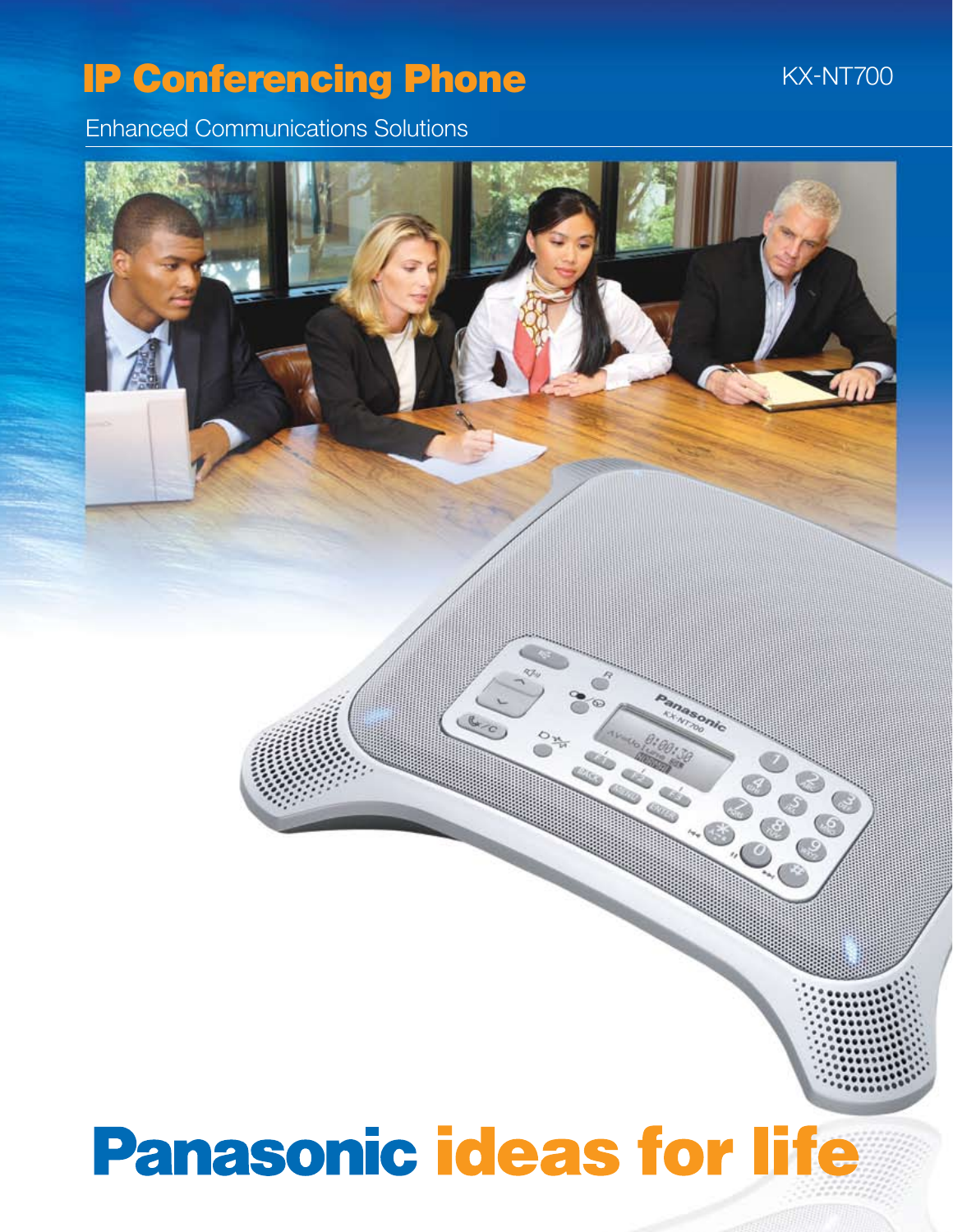

## The clear choice for more productive conference calls

#### **In a perfect world, all business meetings would be face-to-face**

However, in this imperfect world of tightened travel budgets, busy schedules, deadlines, traffic jams and geographically dispersed offices, telephone conferences are proven time and money savers. Now you can be sure you'll get the most out of your conferences with the Panasonic KX-NT700 IP Conference Phone. It's the next best thing to meeting in person.

#### **High definition voice quality**

The KX-NT700 uses a wideband speech codec to deliver high definition sound quality. This ensures that multiple users can engage in a conversation without compromising voice quality and delivers crystal clear sound giving your conferences an intimate, face-to-face feeling.

#### **Real-time slow-talk**

A Panasonic exclusive! This ingenious feature allows you to easily understand a fast talker by slowing down spoken words while shortening the silent intervals between them. Avoids wasted time caused by asking conference participants to repeat themselves.

#### **SD card recording**

Here's an easy way to record and review completed meetings. The KX-NT700 features an SD card slot so you can easily record your conferences to an SD card and play them back on a PC at your convenience A 2GB SD card will record up to 67 hours of conference time!

#### **Noise reduction**

The KX-NT700 employs noise reduction technology which helps reduce ambient noise such as projector fans, ceiling music or nearby traffic so you hear the conversation, not the noise.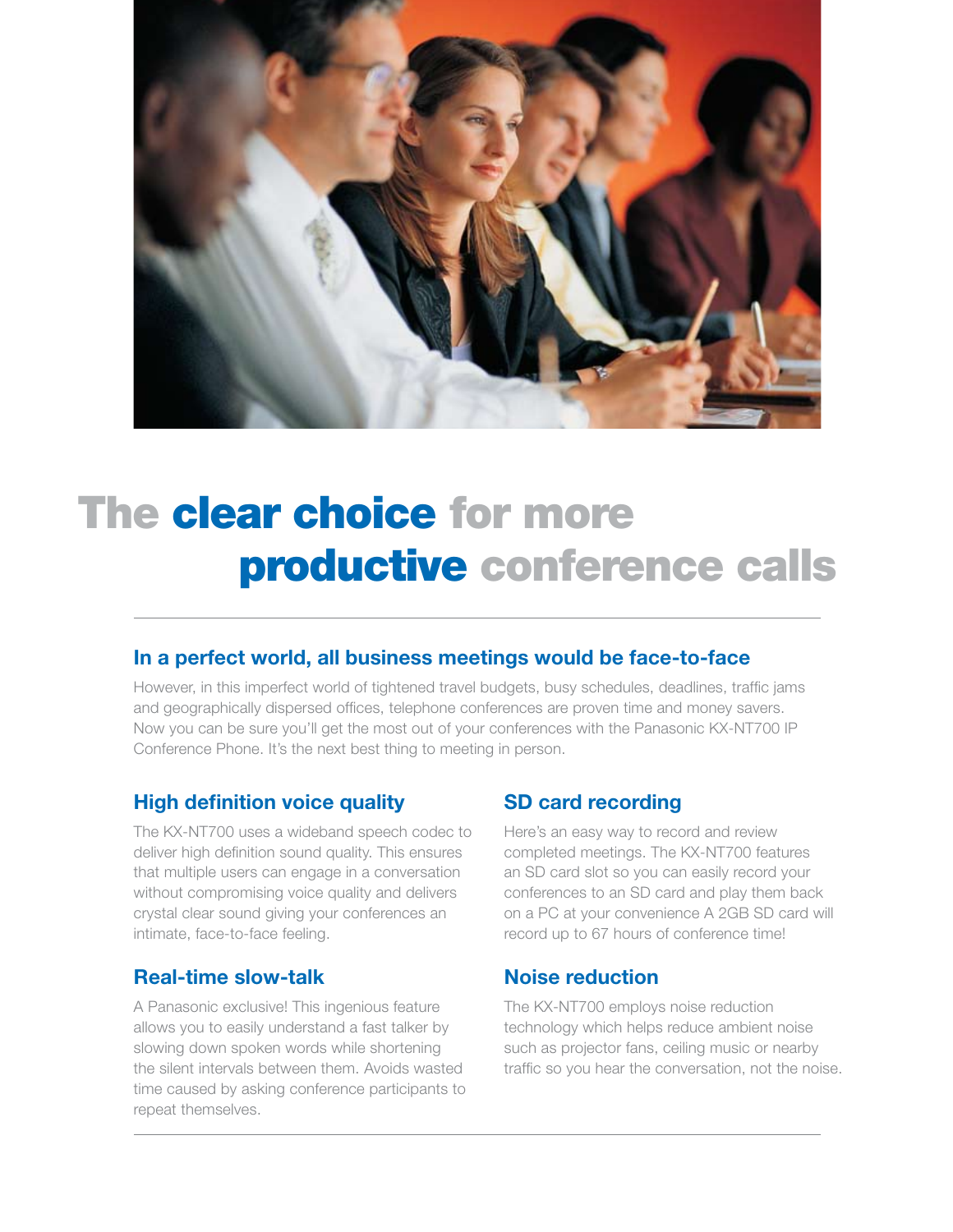

#### **A co-worker that fits right in**

The KX-NT700 works with your existing telephone system, or operates natively on your business or broadband data network. The system includes a Three-Party Conference feature that lets you conference up to three units together, or conference one analog call into a two-party IP conference meeting. Need to further expand your meeting to include other remote parties? The KX-NT700 is designed to work with a variety of existing equipment for maximum flexibility including:

- IP Compatibility
- SIP Compatibility
- Singe-Line Telephone (SLT) Capability
- Web Conferencing Systems Capatability\*

Also, the KX-NT700 supports connection to Standard (PSTN) telephone networks so it's no problem adding a remote mobile phone to the conference if someone's running late and you want to conference them in.

*\* Future Software Version*